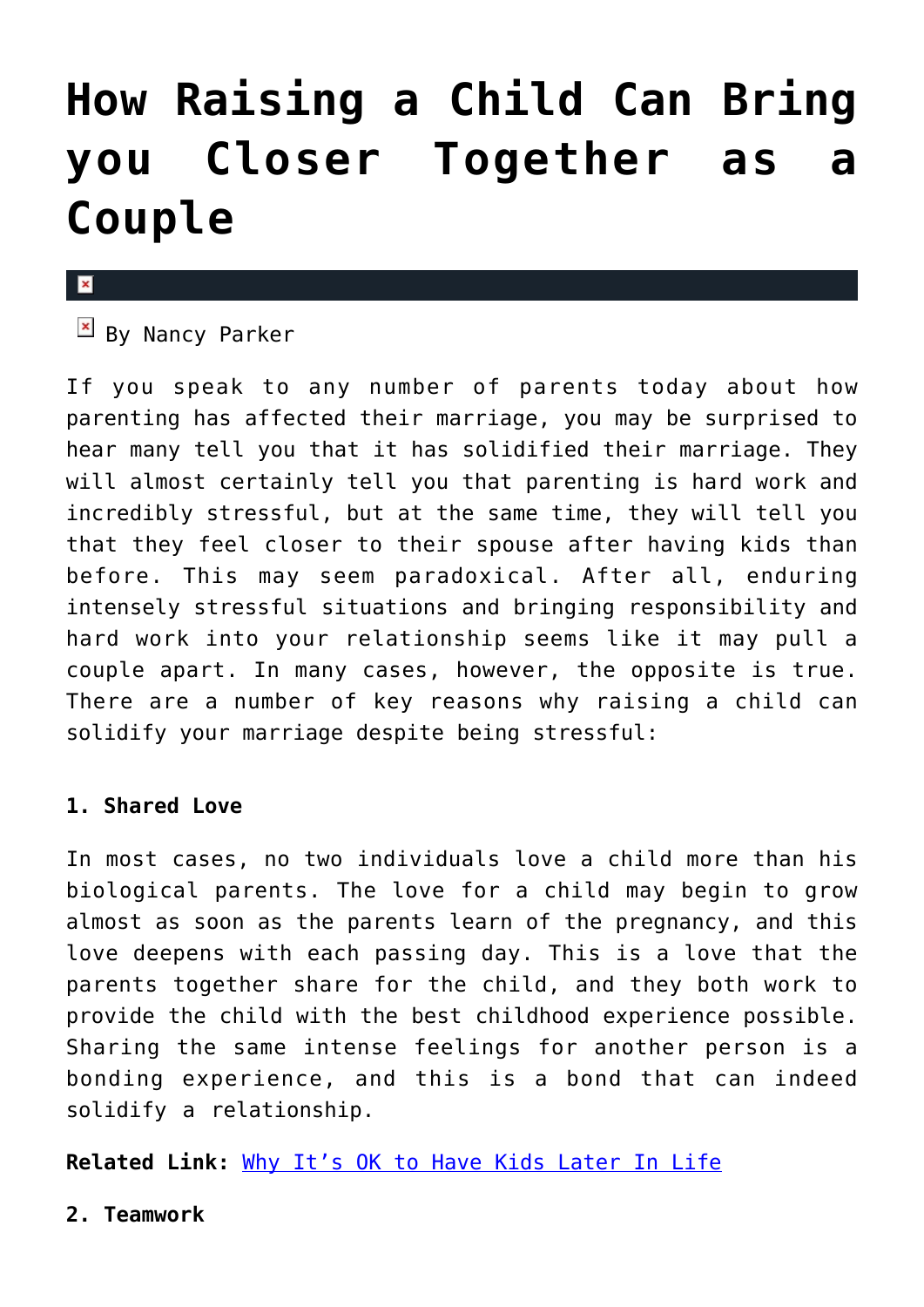Raising a child together is about more than just feeling intense love for the child. It takes a lot of hard work to care for and raise a child, and this hard work begins as soon as the child is born. During infancy, the couple must work together as a team to ensure that the baby as well as both parents meet their basic needs regarding feeding, sleeping and more. An infant is dependent on the care of the parents, and the parents work together as a team to fulfill those needs while also watching out for the health and well-being of each other. As the child grows, the teamwork approach transitions into different aspects of parenting such as discipline, education, childcare and more.

### **3. More Than Just a Couple**

Before the first child is born into the marriage, the couple is simply a couple bound together by love and perhaps wedding vows. When you bring a child into the relationship, however, your relationship transitions into something more significant. You are no longer a couple, and instead, you have transitioned into a family. There is a bond that deepens between a man and a woman when a family is formed. The deep feelings associated with creating a family with another person deepen the bond you have with that person.

## **Related Link:** [Eric Dane Loves His Wife Rebeccca Gayheart More](http://cupidspulse.com/eric-dane-greys-anatomy-loves-his-wife-rebeccca-gayheart-more-than-ever-after-motherhood/) [Than Ever](http://cupidspulse.com/eric-dane-greys-anatomy-loves-his-wife-rebeccca-gayheart-more-than-ever-after-motherhood/)

It is interesting to take note that giving birth to a child will not heal a relationship that is already on rocky ground. In fact, the hard work and stress associated with raising a child may be the tipping point in an already shaky relationship that could lead to the couple breaking up. On the other hand, when a couple that has a solid relationship brings a child into their lives, the experience of raising the child can provide a deeper bond than the couple previously had. With a look at celebrity couples, you may see how relationships like that between Victoria and David Beckham have been